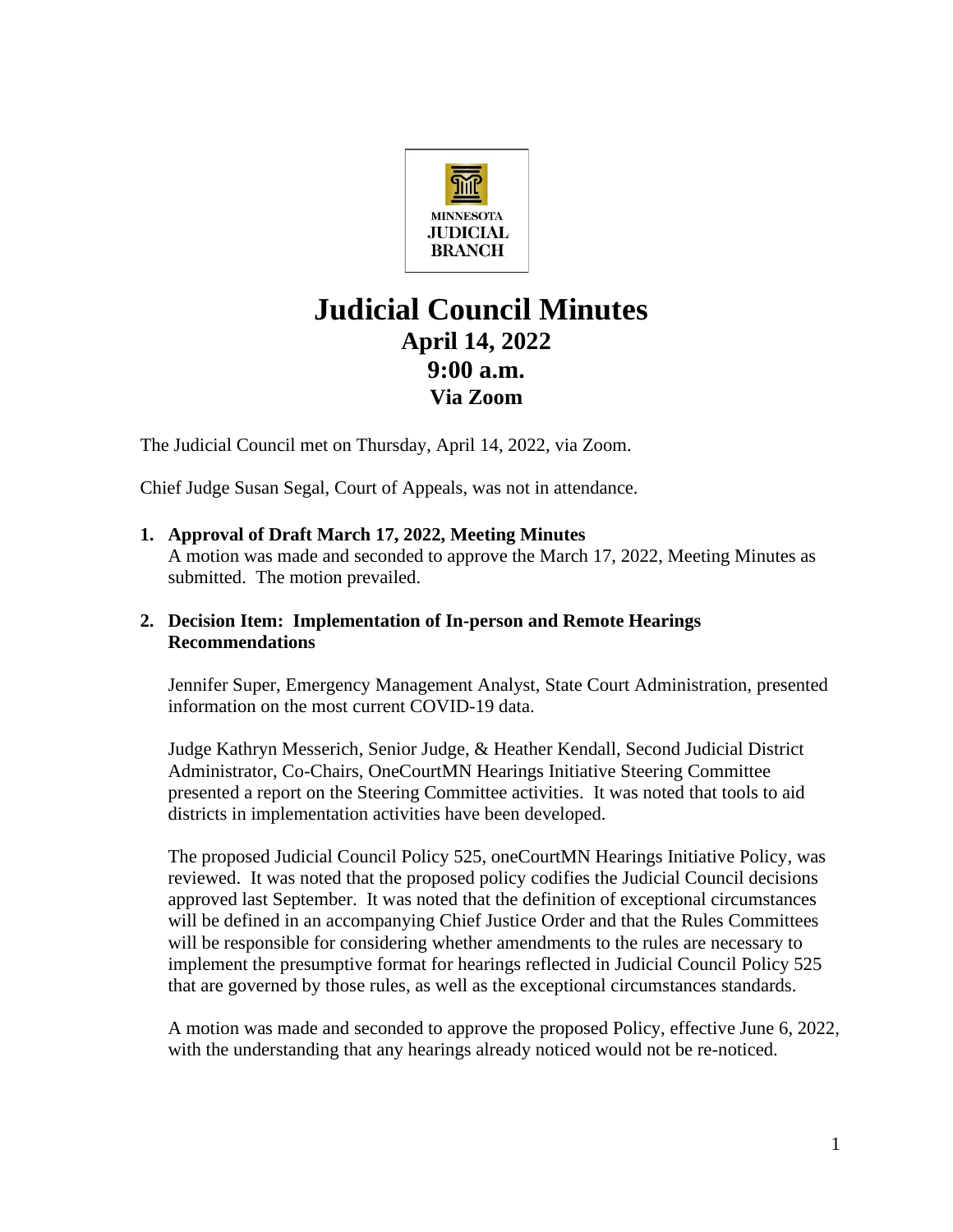A discussion ensued on the presumptive in-person and remote hearing types. Concern was expressed that the policy does not address hybrid hearings, for example, commitment hearings with some participants participating remotely, and the respondent live in the courtroom with a deputy sheriff. Concern was also expressed that some case type hearing presumptions made not be in the best category, e.g., eviction case participants have access to information on services available when participating live. Designating this case type as presumptively remote will make it more difficult to access service information. It was noted that the chart is reflective of decisions made last September. There are exceptional circumstances where judge can make individual decisions on how to conduct the hearing, based on unique case circumstances.

A discussion ensued on hybrid hearings and whether a definition should be added to the policy. It was suggested that an amendment be made to include the following definition of a hybrid hearing: F. Hybrid Hearing – A hearing at which some parties/participants appear in person and others appear remotely. The presiding judge may authorize a hybrid hearing for exceptional circumstances. The motion authors accepted the suggestion.

A discussion ensued on the criminal grid and whether the June 6 effective date is feasible. It was noted that the date the grid becomes effective is district specific. The Policy provides flexibility to permit districts to provide that specific hearing presumptions are effective at a later date.

A discussion ensued on considerations for the long term. It was noted that the Steering Committee will monitor the impact of plan implementation on judge and staff need, especially given that case filings will likely increase. The Weighted Caseload Committee will be consulted. It was also noted that it is anticipated that policy amendments may be needed after the criminal backlog is addressed. Lastly, it was noted that part of the Steering Committee's responsibility is to evaluate implementation and make recommendations for improvement.

The main motion was amended to approve JC Policy 525, as amended to include a definition of hybrid hearing, effective June 6, 2022, with the understanding that any hearings already noticed would not be re-noticed.

The motion prevailed.

#### *Council Action*

The Judicial Council approved proposed Judicial Council Policy 525; oneCourtMN Hearings Initiative Policy, as amended, effective June 6, 2022, with the understanding that any hearings already noticed would not be re-noticed.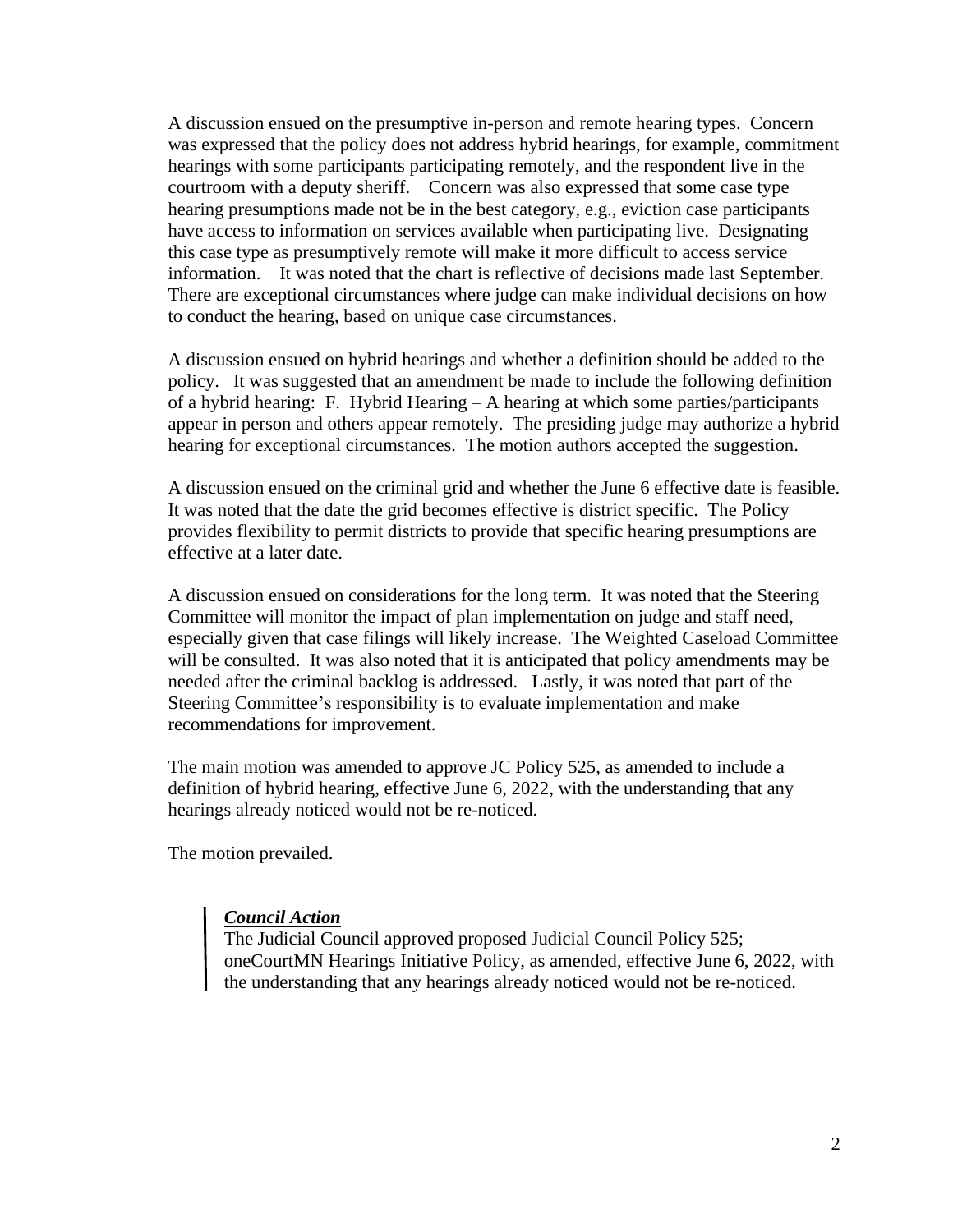### **3. Discussion Item: Minnesota Court Records On-line Initiative (MCRO) Quarterly Report**

Judge Peter Cahill, MCRO Steering Committee Chair, and Mark Ford, Project Manager, provided the quarterly update. It was noted that, in response to pending legislative actions, the MCRO Steering Committee directed the project to split the scope of Phase 3:

- Phase 3A-Hearings Search and Monetary Judgments (Target Delivery Summer 2022)
- Phase3B-Access Fee (Delivery TBD based on legislative action)

An update on Phase 3A (Hearings Search & Monetary Judgments) was provided:

- Development and Business Team Testing has been completed.
- User Acceptance Testing is underway.
- A Pilot is planned in Spring.
- On track for general release in Summer, 2022.

Current data on MCRO usage was also presented:

- The MCRO site is being actively used for document downloads since we went live on March 17<sup>th</sup>, 2021, and Case Searches & viewing Register of Actions since 12/7/2021. As-of 4/5/2022:
	- o Average 780 downloads per hour
	- o Over 5 million documents have been downloaded to date
	- o Over 760K Cases Searched
	- o Over 485K Registers of Actions viewed
- No major performance or technical concerns have been reported

It was noted that the project remains within budget.

#### **4. Discussion Item: Proposed Amendments to Judicial Council Policy 505.1; Timing Objectives for Case Dispositions and Permanency Orders**

Judge Jessica Maher, First Judicial District and Judge Theresa Neo, Sixth Judicial District, Childrens Justice Initiative Lead Judges, presented a proposed amendment to Judicial Council Policy 505.1; Timing Objectives for Case Dispositions and Permanency Orders. It was noted that the proposed amendment brings the Policy more in line with federal standards and state statutory definitions of permanency. The inconsistency between definitions used by Judicial Council and as defined by statute causes difficulty in interpreting the Length of Time to Permanency (LOTP) performance results. It was noted that the proposed change will not impact MNCIS timing.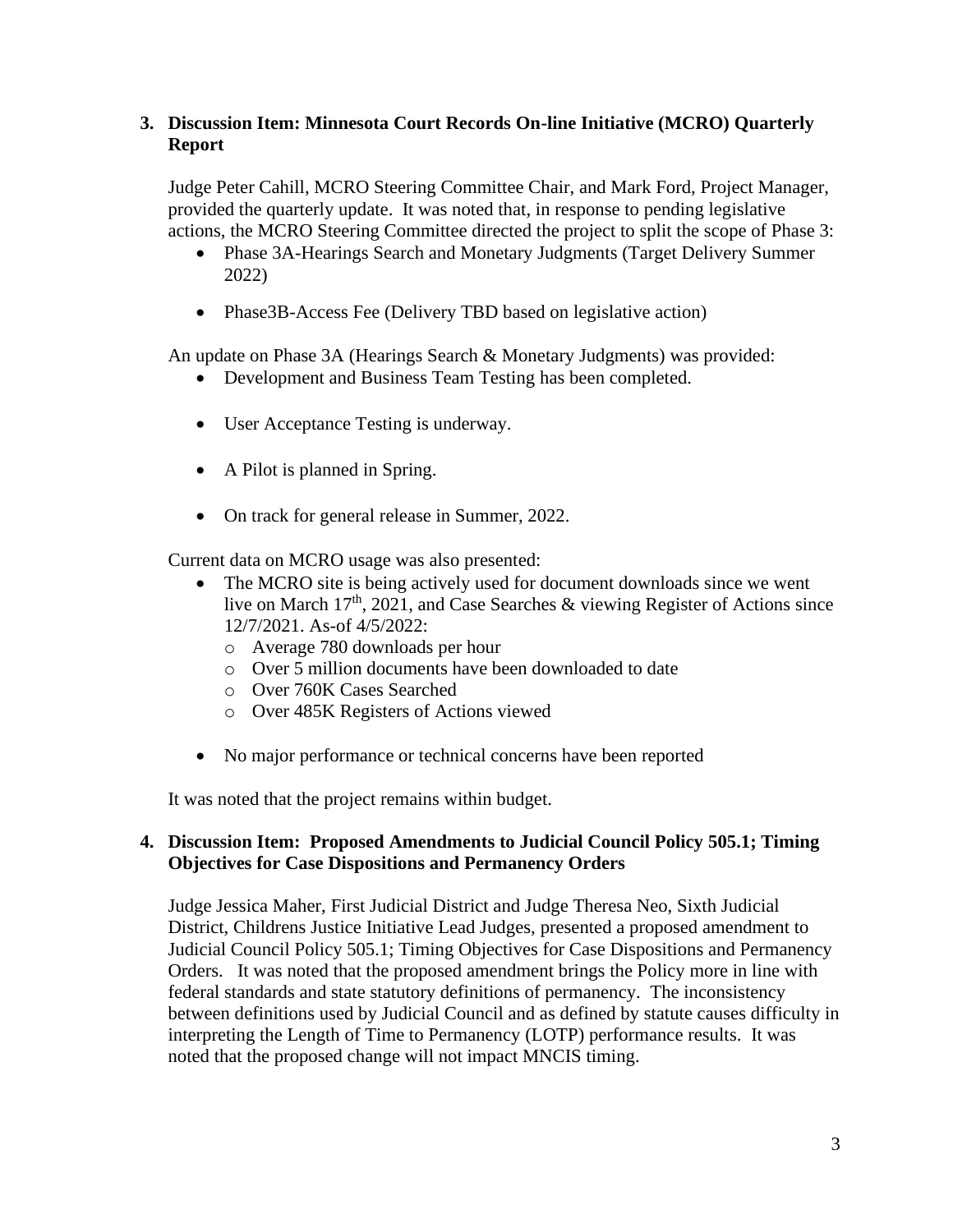The specific problem identified is the inclusion of "protective supervision with a parent after the child was removed from the parent" and "trial home visit" as permanency dispositions in the current Judicial Council Policy definition of "permanency orders." Protective supervision and trial home visit are interim dispositions when a child is adjudicated in need of protection or services. The proposal removes these terms from the definition of permanency dispositions in the Policy.

It was also noted that the CJI Lead Judges Workgroup recommends that the standard reporting used by State Court Administration for performance measures be adjusted in conformity with this change of definition.

# **5. Discussion Item: Proposed Amendments to Judicial Council Policy 513; Court Interpreter Policy**

Kim Larson, Court Services Division, State Court Administration, presented proposed amendments to Judicial Council Policy 513; Court Interpreter Policy. It was noted that the amendments reflect and support pending revisions to State Court Administrator Policy and Procedures 513(a), Court Interpreter Payment Policy. It was noted that the amendments address issues identified in a 2021 Court Interpreter Program Audit.

# **6. Discussion Item: Internal Audit Reports**

Jamie Majerus, Internal Audit Division Manager presented the results of the audits performed on Statewide Mandated Services – Psychological Examiner Program and the 4<sup>th</sup> Judicial District Regional Psychological Services.

Ms. Majerus also reported on follow-up activities from the 2020 State Court Administration MNCIS/SWIFT/SEMA4 Audit and the 2018 Fifth Judicial District Audit.

#### **7. Decision Item: HR/EOD Report on 2021 Quality Court Workplace Recommendations for Judges and Justices**

Chief Judge Tamara Yon, Ninth Judicial District, HR/EOD Chair, reviewed the activities underway and the recommendations for future activities to address the Quality Court Workplace survey results for judges and justices.

District Strategies to be considered for action:

- Better support remote hearings to reduce technological challenges
	- o Expand remote hearing kiosks
	- o Dedicated staff to address IT issues/ensure litigant's technology is working
- Better support judiciary in addressing case backlog
	- o Adjust hearing scheduling to provide adequate dedicated chamber time
- Promote wellness and address isolation
	- o Hold in person conference/retreat for personal development and socializing
	- o Regularly hold virtual "coffee talks" or "brown bag lunch" opportunities for personal connections among colleagues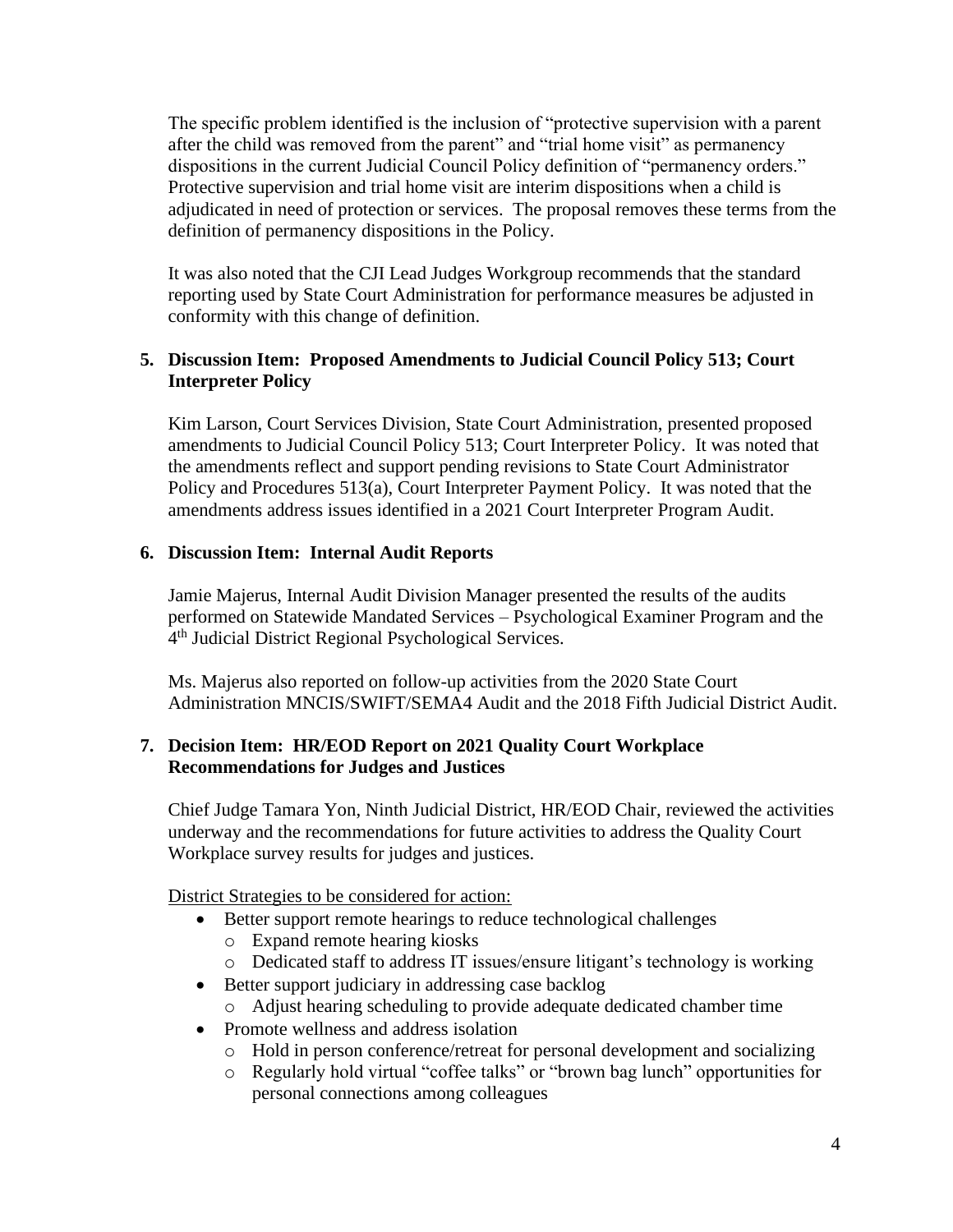o Promote and incentivize personal wellness and self-care

Statewide Strategies to be considered for action:

- Better support judiciary in addressing case backlog
	- o Hire more judges and senior judges
	- o Expand use of referees
- Promote wellness and address isolation
	- o Creation of judicial statewide affinity groups for professional development and networking (e.g., by tenure, racial identity, gender identity, etc.).
- Develop campaign for future Branch-wide surveys to promote importance of collecting race and gender demographic data
	- o Work with Diversity Equity and Inclusion specialists to develop campaign to inform and invite dialogue on the purpose of collecting this data and the intended benefits of having accurate race and gender data for surveys like the Quality Court Workplace Survey.

A motion was made and seconded to approve the District and Statewide Strategies for addressing the Quality Court Workplace Survey Results for Judges and Justices. The motion prevailed.

# *Council Action*

The Judicial Council approved the District and Statewide Strategies for addressing the Quality Court Workplace Survey Results for Judges and Justices.

# **8. Discussion Item: Development of Judicial Branch FY24/25 Judicial Branch Budget Request**

Dan Ostdiek, Finance Director, State Court Administration, introduced the process for development of the FY24/25 budget request: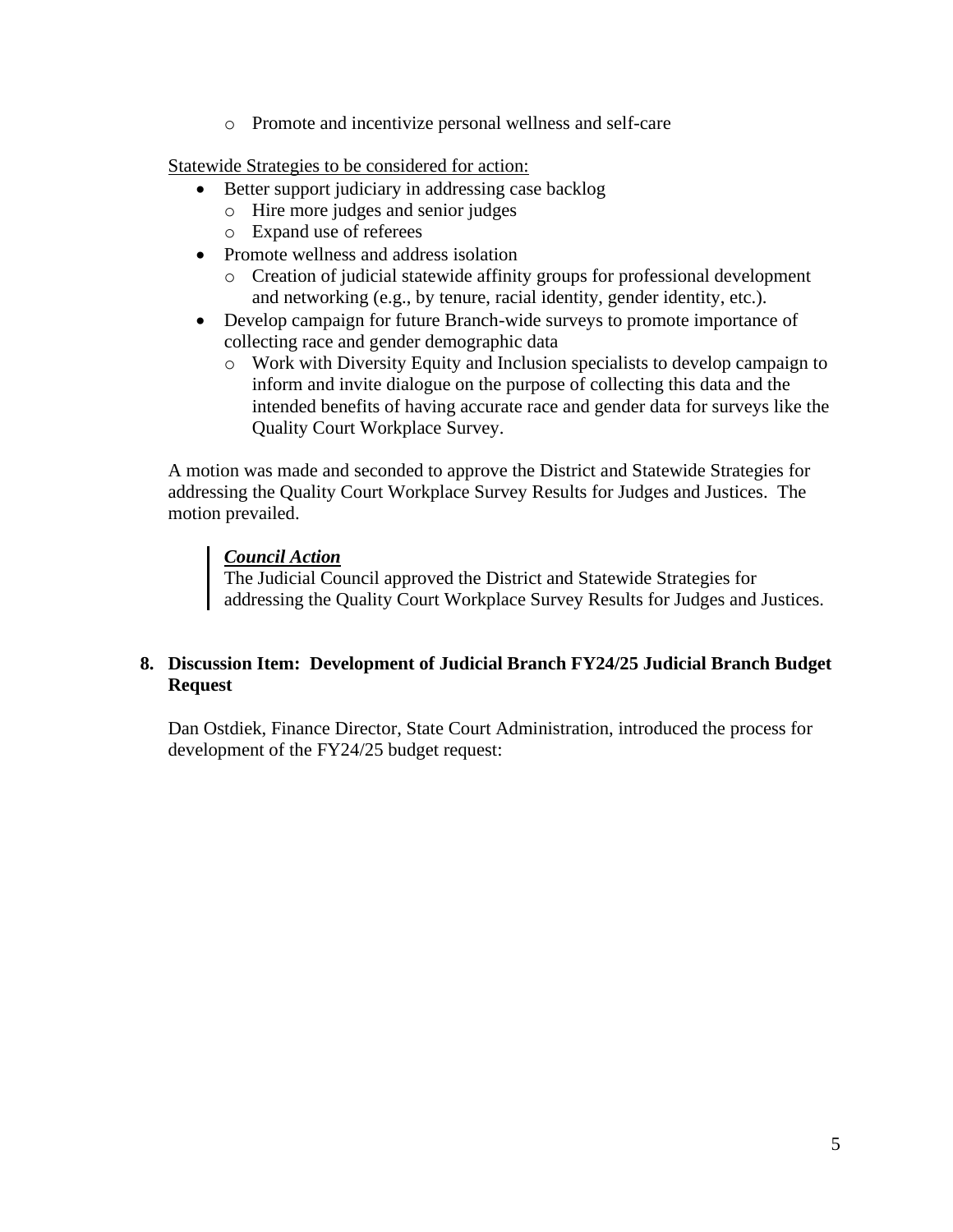| <b>April 2022</b>   | Judicial Council reviews the biennial budget development                                                         |
|---------------------|------------------------------------------------------------------------------------------------------------------|
| <b>May 2022</b>     | Judicial Council sets request guidelines and timelines                                                           |
| May-July 2022       | Analyze costs associated with potential requests                                                                 |
| June-July 2022      | Judicial Council reviews strategic plan initiatives                                                              |
| <b>July 2022</b>    | Preliminary FY2024/25 budget requests presented to JAD                                                           |
| August 2022         | Preliminary FY2024/25 budget requests presented to the Judicial Council                                          |
| September 2022      | Judicial Council gives final approval to FY2024/25 Budget Request                                                |
| October 2022        | Budget is submitted to Minnesota Management and Budget (MMB)                                                     |
| Oct 2022 - May 2023 | Judges and Judicial Council members meet with legislators and the Governor to<br>introduce Judicial Branch needs |
| January 2023        | Governor submits request to the legislature on behalf of the Judicial Branch                                     |
| January - May 2023  | 2023 Legislative Session                                                                                         |

#### **9. Discussion Item: Legislative Update**

- **a.** Budget Bills
	- i. House of Representatives It was noted that the Judiciary Budget bill contains the entire Judicial Branch supplemental request. The language relating to compensation increases was discussed. Efforts are being made to ensure that judges receive a 6% compensation increase.
	- ii. Senate The Senate Judiciary and Public Safety Bill provides a 6% compensation increase for judges and a 6% compensation pool for employees.
- **b.** Uncertified copies of documents
	- i. Both the Senate and House of Representatives funding bills contain language to eliminate the fee for uncertified copies, both on-line and in-person.

#### **10. Discussion Item: Other Business**

**a.** Recruitment and retention of law clerks – It was noted that issues pertaining to law clerks, including recruitment / retention challenges, the feasibility of sharing law clerks, and whether the concept of career law clerks were discussed at the March meeting and HR managers were asked to explore the issues. The HR/EOD Committee has expressed an interest in spearheading these efforts. There was no objection to referring the issues to the HR/EOD Committee.